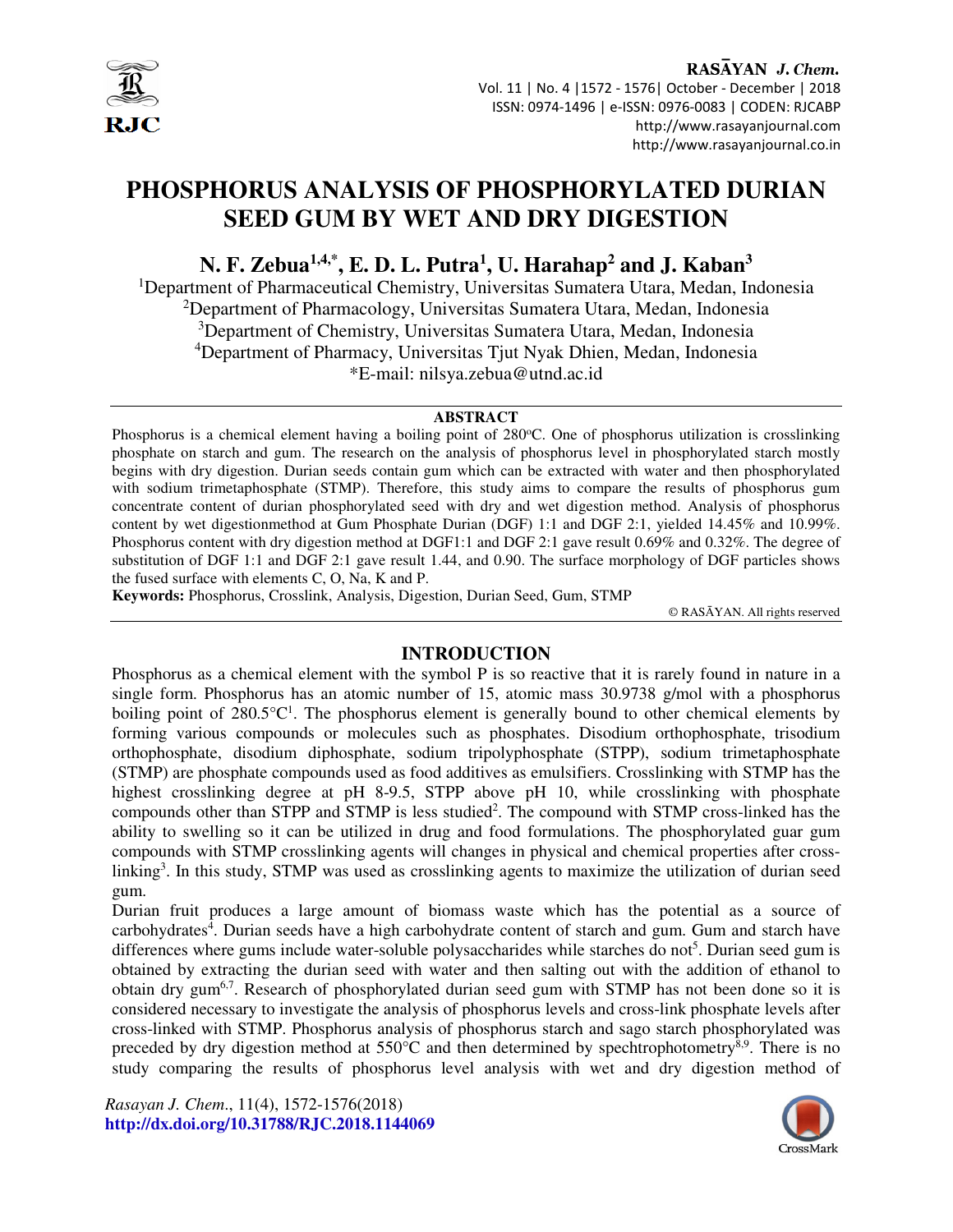# RASAYAN J. Chem.

Vol. 11 | No. 4 |1572 - 1576| October - December | 2018

phosphorylated durian seed gum. The dry digestion uses a blast furnace with a temperature of 400-600°C, so it is not relevant to analyze the phosphorus having a boiling point  $280,5^{\circ}C^{10}$ . Based on the description of the nature of phosphor and the description of dry digestion and wet digestion it is necessary to analyze the comparison of phosphorus content by dry digestion method and wet digestion from the sample which has known phosphorus level is phosphorylated durian gum.

# **EXPERIMENTAL**

## **Chemical and Equipment**

The instruments used in this study are a set of UV-Vis spectrometer (Shimadzu), an infrared ray spectrophotometer (Shimadzu), scanning electron microscope-energy dispersive x-ray spectroscopy(Jeol 6510 LA), refrigerator (Toshiba ), oven (Memmert), analytical balance (Sartorius), water purifier (Pure Lab), hotplate stirrer (Boeco), magnetic bar, universal indicator (Merck), desiccator, pH meter, waterbath, and glassware. The materials used in this study were durian seed (*Duriozibethinus* Murr.) obtained from durian traders in Medan, ethanol (Merck), sodium trimetaphosphate (Merck),  $HNO<sub>3</sub>$  (Merck),  $H<sub>2</sub>SO<sub>4</sub>$ (Merck) Merck), potassium antimony loksitatrat, ascorbic acid, NaOH (Merck), and KH<sub>2</sub>PO<sub>4</sub>.

## **Gum Extraction of Durian Seed**

500 g of durian seed, peeled seeds, then mashed with a blender for 5 min with the addition of 5 L of distilled water, then added 2M NaOH to pH 12, then heated for 5 min and filtered. The supernatant placed in the refrigerator for 24 h, the supernatant decanted from the residue and added 10 L of 96% ethanol, then placed in the refrigerator for 24 h. The formed aggregate is filtered and washed with ethanol, then dried in a desiccator<sup>6,12</sup>.

#### **Gum Phosphate Synthesis**

1 g of gum dissolved in 60 mL of water with hotplate stirred for 8 h, and then 2M NaOH added slowly to pH 8. The mixture is stirred until the solubilized is then added 1 g (DGF 1:1) or 500 mg (DGF 2:1) of TNTMP which has been dissolved in 20 ml of water. The film is dried in an oven at  $40^{\circ}$ C for 18 h<sup>3,11</sup>.

## **Wet Digestion**

1 g of film was added 1 mL of concentrated HNO3 and heated over a water bath. After cooling, 0,5 mL of HNO<sub>3</sub> 5N was added and redistilled until the solution became clear and the digestion finished with heating over the electric bath for  $45 \text{ m}^{10}$ .

## **Dry Digestion**

5 g of film inserted into the porcelain, and then placed in a furnace at a temperature of 450°C for 24 h. After cooling at room temperature, added 5 ml of  $HNO<sub>3</sub>$  and then placed back into the furnace. The ignition was carried out for 1 h and allowed to cool and placed to the desiccator<sup>8,9</sup>.

## **Cross-Section Analysis of Cross-Phosphate Bonds**

The degree of substitution of phosphate from monophosphate and diphosphate durian seed gum is calculated by the formula $8,14$ :

DS (monophosphate) = 162P / (3100 - 103P)

DS (diphosphate) = 162P / (3100 - 102P)

Where P is calculated from the sample that was destructed by wet and dry digestion then P analysis with UV-Vis spectrophotometry, 162 (180-18) is the molar mass of the anhydroglucose unit, 3100 is the mass of the phosphorus atom multiplied by 100, 103 is thephosphate molar mass of the monophosphate, and 102 is the phosphate molar mass of diphosphate.

## **RESULTS AND DISCUSSION**

Analysis of phosphorus content was done by using visible spectrophotometry method with wavelength obtained 722 nm and working time in the 45–51 minutes.The comparison of the results of the phosphorus level analysis by the method of wet digestion and dry digestion can be seen in Fig.-1. The degree of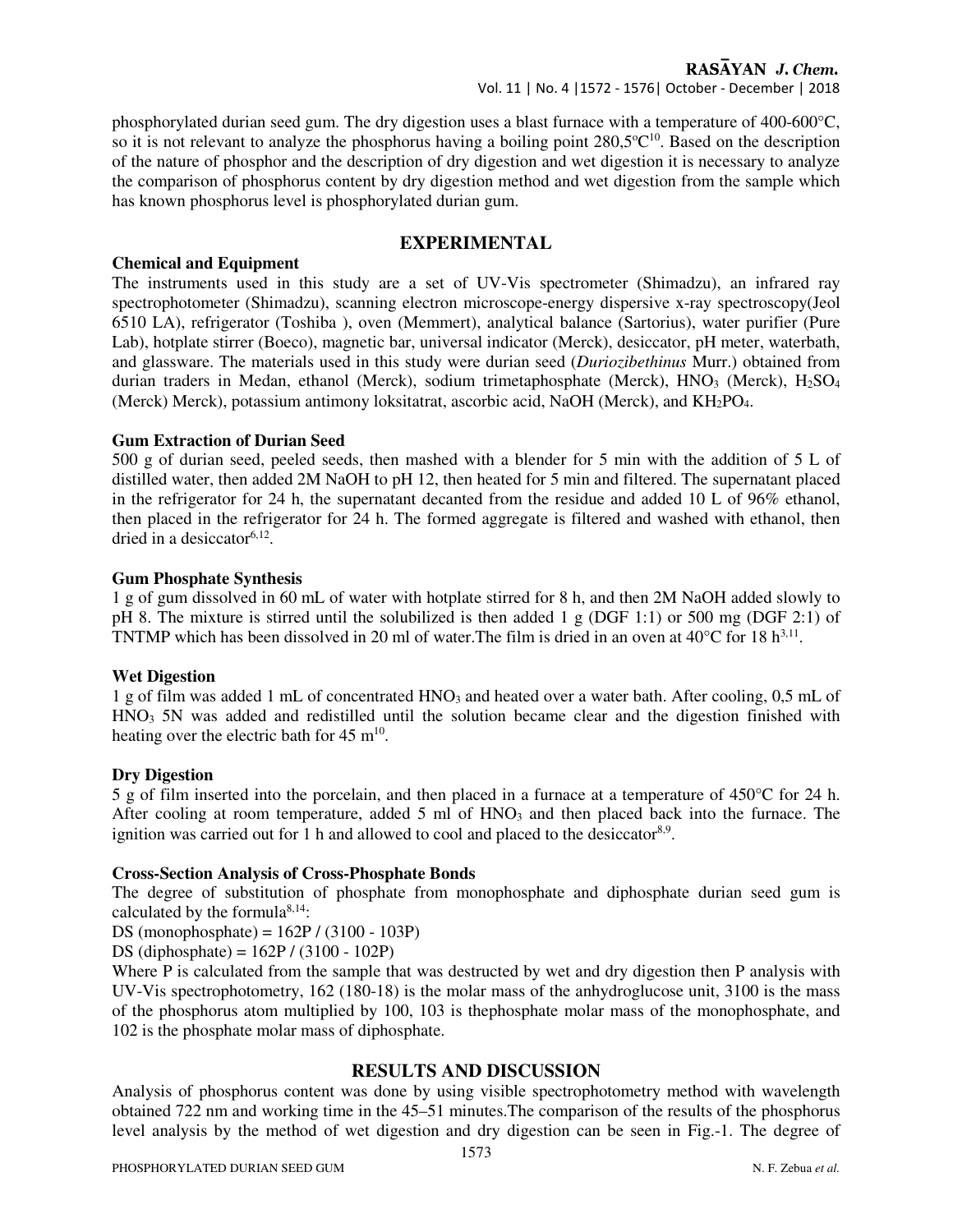substitution monophosphate and diphosphate can be seen in Fig.-2. The particle surface morphology of the Durian Seed Gum Phosphorylated (DGF) shows the shape of the fused surface with elements C, O, Na, K and P can be seen in Fig. -3.



Fig.-1: Phosphorus Level Graph on Durian Seed Gum Phosphorylated (DGF) by Wet and Dry Digestion. Each value is the mean of six experiments. DGF 1:1 is 1g Durian Seed Gum with added 1 g STMP. DGF 2:1 is 1g Durian Seed Gum with added 0.5 g STMP

Figure -1 shows the results of analysis of phosphorus content obtained from durian seed gum and that has been phosphate bounded by two different methods of digestion. Levels of phosphorus in DGF 2:1 so lower than DGF 1:1 so it can be concluded that more STMP is added to the filmmaking process in line with increasing phosphorus bonded to gum, this conclusion needs to be proven by calculating the degree of crosslink phosphate. The morphology of particle surfaces before and after crosslinks with phosphates is noticeably different in Fig.-3. Durian seed gum still shows a hollow surface shape whereas phosphorylated gums look more fused, proving that the phosphate synthesis reaction in durian seed gum has occurred.This is in line with research on sago starch and rice starch that is after cross-linked with phosphate, the surface of starch particles will be more fused<sup>8</sup>.

The samples analyzed by dry digestion gave the result of very high cycling process and furnace temperature (400 $^{\circ}$ C) resulting in the number of missing samples in the process. The result of phosphorus analysis by wet digestion method and dry digestion showed a significant difference (p<0.05). The result of wet digestion analysis is more acceptable because it shows the actual content that has been proven with recovery approaching 100% (96,32%) and relative standard deviation RSD <5% (1,43%).

The principle of dry digestion method is to evaporate carbon atoms, leaving the elements to be analyzed in the form of white ash. The dry digestion method is more commonly preferred in the metallic analysis because it does not use concentrated oxidizers so it is safer for the researcher but not all suitable elements are analyzed by this method. Elements that are destructed by dry digestion methods should have a boiling point higher than  $550^{\circ}$ C so as not to be lost in the analysis process.

Another method of digestion of an element to be known to the level is by the method of wet digestion. The phosphorus element has a strong enough bond to the carbon atom so that strong oxidizing agents are needed such as concentrated acids such as nitric acid, sulfuric acid, perchloric acid or all mixtures with heating aid<sup> $1,10$ </sup>. The principle of this method is to break the organic bond into an ionic bond with a strong oxidant using a heating that is connected to a reflux set so that the metal having a low boiling point after boiling will be condensed and returned to its original container. This reflux allows perfect heating without worrying about the loss of the analyzed element.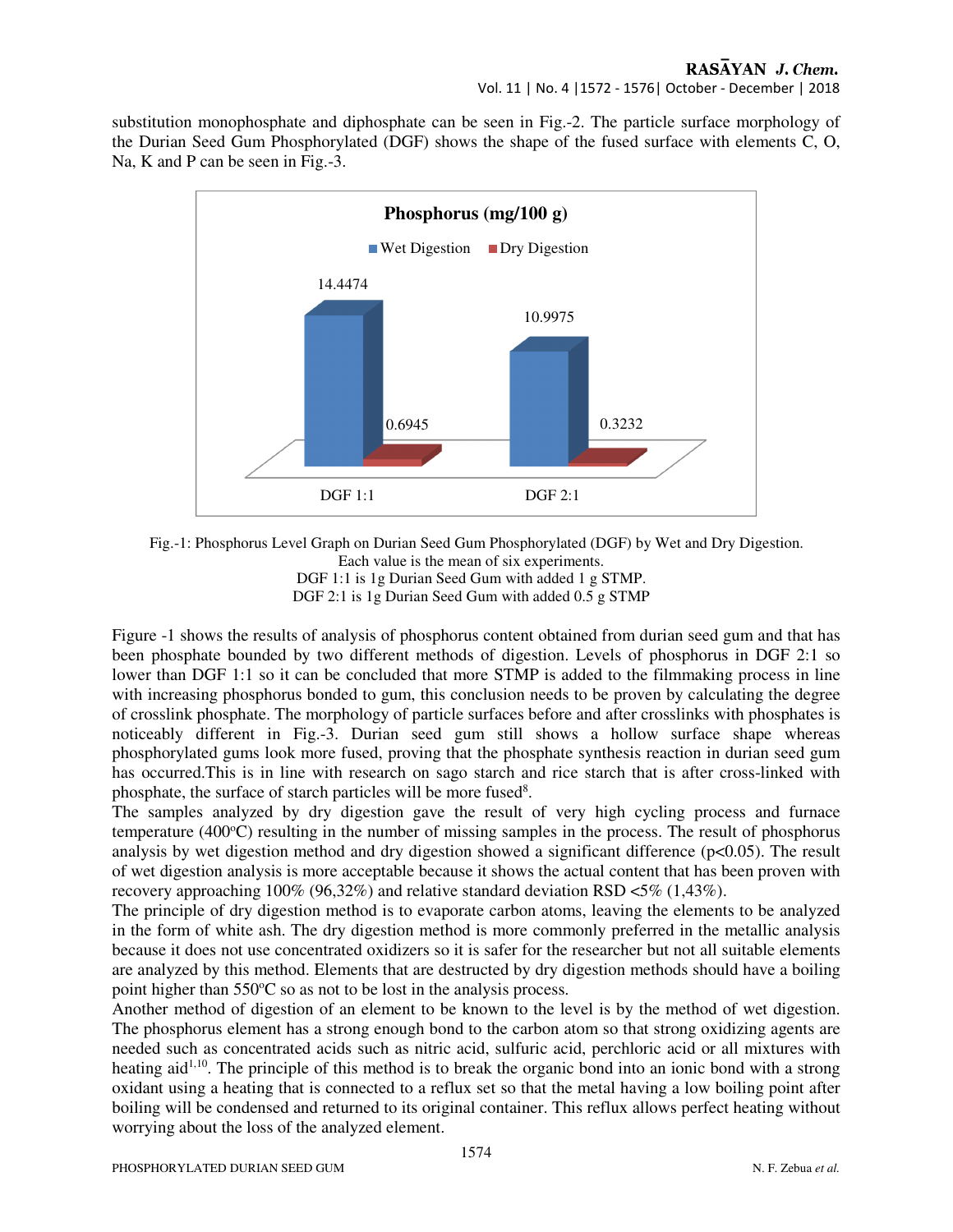## RASAYAN J. Chem. Vol. 11 | No. 4 |1572 - 1576| October - December | 2018



Fig.-2: Graph of Degree of Substitution Monophosphate and Diphosphate onDurian Seed Gum Phosphorylated. W is wet digestion, D is dry digestion.



 $(a)$  (b) Fig.-3: The Particle Surface Morphology: (a) Durian Seed Gum and (b) Durian Seed Gum Phosphorylated (DGF 2:1)with 1000x magnification

The degree of crosslinking on rice starch can be analyzed by dry digestion method at  $550^{\circ}C^{7,8}$ , but this does not apply to gum. Gum belongs to the oligosaccharide consisting of 2-6 monosaccharides, while the starch is classified as polysaccharides composed of more than 6 monosaccharides. The longer of C atoms in a compound will increase the boiling point of the compound. Phosphorus has atomic number 15, atomic mass 30.9738 g / mol with phosphorus boiling point of  $280.5^{\circ}$ C, so that at  $400^{\circ}$ C the phosphorus has evaporated so that the content becomes very small. The determination of total ash content is done at  $450-600^{\circ}$ C because at that temperature C atom is expected to have evaporated and left the remaining mineral or metal. Phosphorus analysis should use wet digestion using concentrated sulfuric acid, concentrated nitric acid or concentrated perchloric acid with heating less than  $100^{\circ}C^{11,13}$ .

DGF 1:1 is a film of 1 g of durian seed and 1 g of STMP, while DGF 2:1 is a film of 1 g of durian seed and 500 mg of STMP. The addition of STMP to DGF 2:1 did not show a doubling of phosphorus levels in DGF 1:1. The relative mass (RM) of phosphorus was 31, while STMP molar mass (Na<sub>3</sub>P<sub>3</sub>O<sub>9</sub>) was 306,